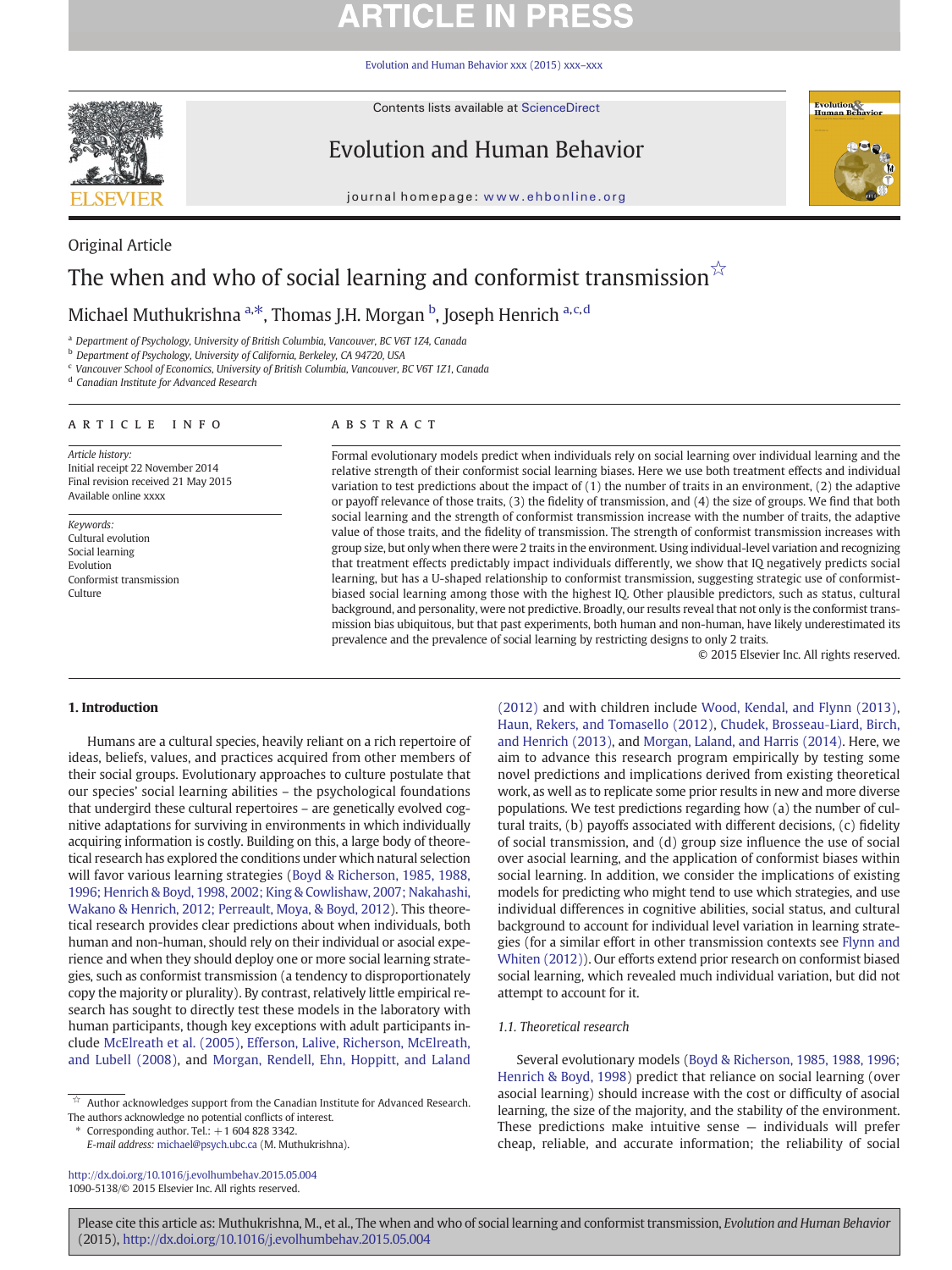information increases with larger majorities and accuracy decreases with changes to the environment to which it pertains. Other models ([King & Cowlishaw, 2007](#page-10-0)) predict that reliance on social learning should increase with access to more demonstrators, which typically increases with group size: More demonstrators reduce sampling error.

Within the realm of social learning, evolutionary models reveal the social learning strategies ([Laland, 2004; Rendell et al., 2011](#page-10-0)) and biases ([Boyd & Richerson, 1985](#page-9-0)) favored by different situations or circumstances. One such bias is conformist transmission. In a particular population, there may be many variants in behaviors, beliefs, or values, from herein referred to as traits. Conformist transmission ([Boyd & Richerson,](#page-9-0) [1985](#page-9-0)) represents a type of frequency dependent social learning strategy in which individuals are disproportionately inclined to copy the most common trait in their sample of the population (e.g. individuals have a 90% probability of copying a trait that 60% of people possess). Conformist transmission is particularly important, because it tends to homogenize behavior within groups, increasing between group variation relative to within group variation ([Boyd & Richerson, 1985; Henrich &](#page-9-0) [Boyd, 1998\)](#page-9-0), strengthening the effect of intergroup competition on cultural variation [\(Chudek, Muthukrishna, & Henrich, 2015; Henrich,](#page-9-0) [2012](#page-9-0)), and potentially hindering cumulative cultural evolution within a group [\(Eriksson, Enquist, & Ghirlanda, 2007](#page-9-0)). Conformist transmission contrasts with unbiased transmission, whereby individuals copy a trait at the frequency found in the population (e.g. individuals have a 60% probability of copying a trait that 60% of people possess).

Several evolutionary models reveal the conditions when the conformist transmission bias is more adaptive than unbiased transmission. Typically, these models have analyzed only 2 traits. However, [Nakahashi, Wakano, and Henrich \(2012\)](#page-10-0) have extended these models to N traits. Their model predicts that the strength of the conformist bias will increase with the number of traits in the environment. To understand the logic, consider a world with only 2 traits—black and white shirts. The presence of black shirts at anything above 50% suggests that people are selecting black shirts above chance. However, in a world with four traits – black, white, green, and red shirts – black shirts need only be present above 25% to suggest selection above chance. Thus, if 51% of people were clothed in black shirts, you would be much more likely to also wear a black shirt if there were 4 shirt options than 2 and even more so if there were 10 options and so on. One important implication of this model is that all current models and experiments may have been underestimating the strength of the conformist bias, because there are often more than 2 traits in the real world. In addition to the number of traits, the model also predicts that the strength of the conformist bias will increase with errors in transmission and with strength of selection<sup>1</sup> consistent with other 2 trait conformist bias models ([Henrich & Boyd, 2002\)](#page-10-0). Other models [\(Perreault et al., 2012](#page-10-0)) predict that a stronger conformist bias will be more adaptive in larger groups, as information reliability increases, with an asymptotic relationship between group size and the strength of the conformist bias.

### 1.2. Experimental research

In contrast to the growing body of theory, there has been relatively little experimental research investigating conformist biases. The first experimental test of these theories explored the effects of task difficulty and environmental variability ([McElreath et al., 2005\)](#page-10-0). The results revealed both unbiased and conformist transmission, with increased conformist transmission as the environment fluctuated. However, the results were inconsistent between experiments and were ultimately difficult to interpret. A later experiment by [Efferson et al. \(2008\)](#page-9-0) separated participants into asocial and social learners and looked for evidence of a conformist bias among the social learners. On average, participants exhibited a conformist bias, but there was also considerable variation within participants, including some non-conformists. Most recently, [Morgan et al. \(2012\)](#page-10-0) systematically tested nine theoretically derived hypotheses, including hypotheses related to group size, majority size, confidence, asocial learning cost and difficulty, number of iterations, participant performance, and demonstrator performance. In all cases, the results supported evolutionary predictions and found evidence of a conformist bias. All three sets of experiments described above revealed heavy reliance on social learning and the presence of a conformist bias, but they also documented, but did not explain, substantial individual variation. In the present research, we test several evolutionary theories and address this gap.

### 1.3. Present research

In two experiments, we measure both the reliance on social learning and the strength of the conformist bias, testing several untested theoretical predictions. Based on the models, we predict that reliance on social over asocial learning will increase with: (a) transmission fidelity ([Boyd & Richerson, 1985, 1988, 1996; Henrich & Boyd, 1998](#page-9-0)) and (b) group size ([King & Cowlishaw, 2007; Perreault et al., 2012\)](#page-10-0). We predict that the strength of the conformist bias will increase with (a) number of traits ([Nakahashi, Wakano, & Henrich, 2012](#page-10-0)), (b) payoffs of the traits being copied (effectively the strength of selection; [Nakahashi et al., 2012\)](#page-10-0), and (c) errors in transmission ([Henrich &](#page-10-0) [Boyd, 2002; Nakahashi et al., 2012](#page-10-0)). Note that as transmission fidelity increases (i.e. errors in transmission decrease), reliance on social learning is expected to increase, but the strength of the conformist bias is expected to decrease. The decrease in the strength of the conformist bias with increased transmission fidelity may be more intuitive if you consider that the conformist bias helps to correct for errors in transmission. As errors increase, it pays to put more weight on larger majorities since they're less likely to emerge by chance. In testing these predictions, we also tested the effect of majority or plurality size in a more ethnically diverse population than past conformist transmission experiments.

We also developed and tested hypotheses to account for individual differences in social learning and conformist transmission. No work has yet shown what accounts for these differences, nor applied theoretical insights to understand the variation. Applying existing theory to individual variation, we explored three individual difference measures:

- a) **Cognitive abilities:** Individuals with better cognitive abilities ought to possess better private information, resulting in less individual uncertainty, which should result in reduced reliance on social learning and conformist transmission. Alternatively, those with better cognitive abilities may select the more adaptive strategy (i.e. copying when uncertain) — that is, cognitive abilities may in part be about selecting the best learning strategy overall.
- b) Status: Individuals who perceive themselves as higher in prestige status may reduce their reliance on learning from others who they perceive as less prestigious. Dominance status will bear no relationship to learning strategies once we control for prestige status and cognitive abilities.
- c) Cultural Background: Populations may differ in their tendency toward social learning and conformist transmission [\(Bond &](#page-9-0) [Smith, 1996; Cialdini, Wosinska, Barrett, Butner, & Gornik-](#page-9-0)[Durose, 1999; Mesoudi, Chang, Murray, & Lu, 2015](#page-9-0)). Cultural psychologists have argued that East Asians in particular are more likely to conform than Westerners. This may result in population-level differences in social learning and conformist transmission.

Besides these theoretically motivated variables, we also examined individual differences in (1) reflective thinking styles (intuitive vs reflective), (2) rule following, (3) personality, and (4) a variety of demographic variables.

 $1$  We infer this last prediction based on migration less than 50% and weak selection (see Supplementary Materials, available on the journal's website at [www.ehbonline.org](http://www.ehbonline.org)).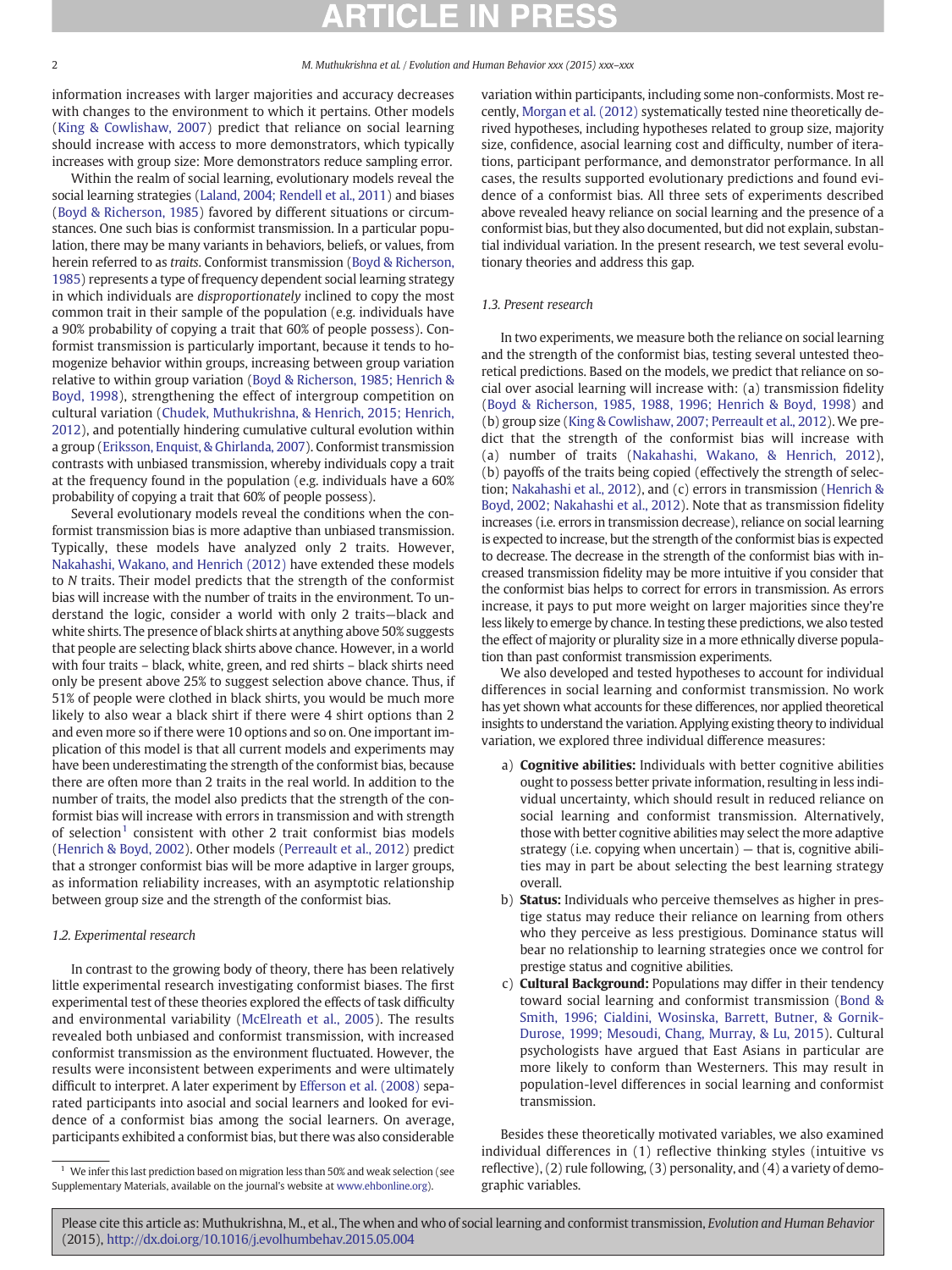### 2. Methods

We ran both our experiments on the same participants, but randomized the order of measures and experiments between groups. We report our participant demographics, general design, and specific procedures for each experiment.

### 2.1. Participants

We recruited 101 participants from the University of British Columbia's Economics Participant Pool, which is open to the public, but primarily consists of undergraduate students. Of these 101 participants, 27 participants failed at least one of our two vigilance check questions, leaving us with 74 usable participants (39 Female; Mean Age  $= 21.73$ ,  $SD = 5.55$ ). Including all participants is arguably defensible for our contextual variable analyses, because participants were incentivized for performance. Their inclusion generally strengthens our overall findings. However, since these participants were not incentivized for completing the individual-difference measures and failed vigilance checks within them, we conservatively exclude them from the main analysis, but report all analyses with their inclusion in Supplementary Materials (available on the journal's website at [www.ehbonline.org](http://www.ehbonline.org)).

### 2.2. General design

We ran two experiments on all participants. In Experiment 1, we examined the effects of the number of traits. In Experiment 2, we tested the effects of payoffs and transmission fidelity. In both studies, we also explored group size (from 5 to 11 participants) and the proportion of people who selected each trait. In our experiment, traits are the lines of different length that participants selected between; we will refer to them as options from herein. As noted, we also measured several individual-level factors, detailed in Background Measures. Participants were paid a show-up fee of \$10 and could win an additional \$20 based on performance in the two experiments. Fig. 1 illustrates the general design of the experiment.

### 2.3. Experiment 1: number of options

In Experiment 1, participants had to compare between 2 and 6 lines to identify the longest line. This was repeated 10 times. The lines appeared for 3 s and then participants made their first 'asocial' decision. The software then displayed the decisions made by other participants one after another. The participants were shown panels corresponding to the different lines and each decision made by another participant was indicated by the corresponding panel flashing (red then gray). After receiving this social information, participants answered the question again. Keep in mind that there was no deception in this experiment, so this was real social information.

Each trial was worth up to \$1. The payoff associated with each line was proportional to the length of the selected line relative to all other lines, with the longest line worth \$1, the shortest line worth nothing, and lines of intermediate length worth a value less than \$1 based on the function graphed in Fig. S1 (see Supplementary Materials for details, available on the journal's website at [www.ehbonline.org](http://www.ehbonline.org)). With 10 trials each worth a maximum of \$1, participants could earn \$10 in this phase of the session. We informed participants at the beginning of the experiment that their payment depended only on their second response to each set of lines.

### 2.4. Experiment 2: transmission fidelity and payoffs

In Experiment 2, we restricted the number of lines to 2 and varied the transmission fidelity and payoffs. The task involved comparing 30 pairs of lines to identify the longest line, with participants first giving an asocial response and then receiving social information and information about transmission fidelity before getting a chance to answer again. In other respects, participants went through the same process as in Experiment 1.

To explore the impact of transmission fidelity, we varied errors in transmission by replacing some of the social information with random computer generated answers. We informed participants of the probability of replacing real social information, which ranged from 0% (only true social information) to 40% (i.e. 60% social information, 40% random). See Supplementary Materials, available on the journal's



Fig. 1. Flowchart of Experiment Design. The order of the experiments was randomized. We always asked demographic questions at the end, but we asked background measures (not shown) before or after all experiments (also randomized).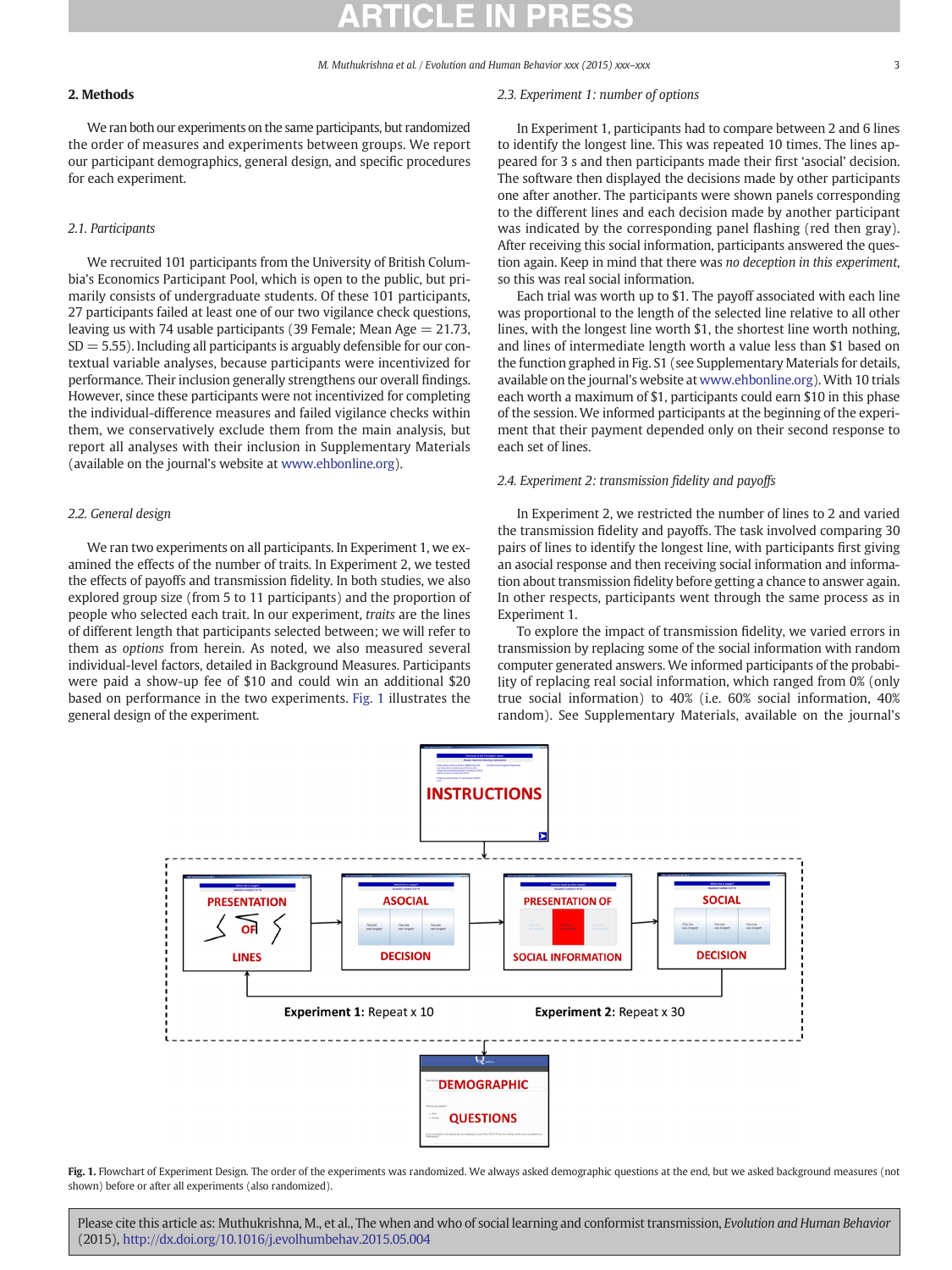website at [www.ehbonline.org](http://www.ehbonline.org) for a screenshot and details. After receiving this noisy social information, participants made their final decision.

To explore the impact of payoffs, we made the value of each trial between \$0 and \$2, with the ability to earn up to \$10 over 30 trials. The software clearly indicated the amount of money each question was worth before and throughout each trial.

We administered background measures either before or after the two experiments (randomly assigned with no significant difference between behavior or measures), but demographic questions (age, sex, time spent in Canada (some participants are immigrants), strategies used while playing the game, etc.) were always asked at the end.

### 2.5. Background measures

Our three key individual-difference predictors were:

- IQ: We measured IQ using Raven's Advanced Progressive Matrices [\(Raven & Court, 1998](#page-10-0)).
- Prestige and Dominance: We measured self-reported prestige using the Prestige and Dominance scale ([Cheng, Tracy, & Henrich,](#page-9-0) [2010\)](#page-9-0).
- Cultural Background: We asked for participant ethnicity, if they had lived their entire lives in Canada, how well they speak their native language, how much they identify with Canada (Inclusion of Other in the Self Scale; [Aron, Aron, & Smollan, 1992\)](#page-9-0), and their degree of acculturation (Vancouver Index of Acculturation; [Ryder, Alden, & Paulhus, 2000](#page-10-0)).

To pre-emptively counter other potential explanations for variation in social learning and conformist transmission, we also measured:

- Reflective vs Intuitive Thinking Styles: We measured reflective vs intuitive thinking styles using the Cognitive Reflection Test (CRT; [Frederick, 2005](#page-10-0)). We included the CRT since it is plausible that copying or not copying others may be an intuitive decision. In this case, intuitive or reflective thinking styles will predict social learning and conformist transmission.
- **Rule Following:** We measured the tendency to follow rules using the Rule Following Task (RFT; [Kimbrough & Vostroknutov, 2013](#page-10-0)). We included the RFT since it is plausible that copying or not copying simply represents the rule in our experimental setting, in which case the tendency to follow rules will predict social learning and conformist transmission.

Finally, we included age, sex, and the Big 5 Personality Inventory, which are often a source of individual-differences. Further details can be found in Supplementary Materials (available on the journal's website at [www.ehbonline.org](http://www.ehbonline.org)).

### 3. Analysis

Our first theoretical question concerns how our contextual variables influenced social learning and conformist transmission. In our analysis of social learning, we looked at the proportion of times participants changed their decision after viewing social information for each level of our predictor variables. We graphed these relationships and described them with a best-fitting function, and then predicted this binary decision (changed vs did not change) using our predictor variables. This analysis allowed us to look at how our manipulated predictors affected the use of social information, but we could not use the proportion of participants as a predictor, since those in the majority or plurality would themselves be less likely to change their decision.

To address the question of how majority size affected social learning with 2 traits, we followed [Morgan et al. \(2012\):](#page-10-0) Participants are considered to have used social information if (a) their decision after viewing social information differed from their asocial decision and (b) the majority of other participants disagreed with the participant's original decision. In Experiment 1, there were pluralities rather than majorities

(multiple options), and there was more information (e.g. relative proportions), which participants may have incorporated in addition to just the overall plurality. Here, we analyzed the data with all responses (not just where the plurality disagreed with the participant), but focused on the cases where participants changed their decision. In each case where a decision was changed, we looked at the frequency of each option; the frequency of the options the participants ultimately selected and the frequency of the options the participants did not ultimately select.

Finally, to determine the strength of any conformist bias, we ran an analysis where we calculated a single best-fit conformist transmission parameter  $(\alpha)$  by aggregating the data across all individuals for each level of our key predictors – number of options, transmission fidelity, and payoff value – except group size, where we did not have enough participants in each level. To accomplish this, we used a Signal Detection Theory (SDT) perspective, considering the four possible decision scenarios for a particular option and frequency. Note that this is for each particular option. To illustrate, we use Line 2 (of between 2 and 6 lines) as the particular option:

- SDT 1. Choosing the option both asocially (before seeing social information) and socially (after seeing social information). E.g. Line 2 is selected before seeing social information and Line 2 is selected again after seeing social information.
- SDT 2. Choosing the option asocially, but choosing a different option socially. E.g. Line 2 is selected before seeing social information, but a different line (not Line 2) is selected after seeing social information.
- SDT 3. Choosing a different option asocially, but choosing the option socially. E.g. a different line (not Line 2) is selected before seeing social information, but Line 2 is selected after seeing social information.
- SDT 4. Choosing a different option asocially and socially. E.g. a different line (not Line 2) is selected before seeing social information and a different line (not Line 2) is selected after seeing social information.

In SDT 1, we have no way of assessing if a decision was based on the social information or asocial prior. In contrast, in the other three cases, we know that the proportion was insufficient to retain the decision (SDT 2), the proportion was sufficient to make them choose the option (SDT 3), or the proportion was insufficient to make them choose the option (SDT 4).

We used a logistic function to fit a sigmoid to these latter three cases (SDT 2–4), similar to earlier theoretical work in social learning ([McElreath et al., 2008; Szabó & T](#page-10-0)őke, 1998; Traulsen, Pacheco, & [Nowak, 2007](#page-10-0)):

$$
p_i = \frac{1}{1 + e^{-\alpha(p_t - c)}}
$$

Where  $p_i$  is the probability of choosing option t and  $p_t$  is the frequency of option t. The  $\alpha$  parameter of the sigmoid is a measure of the strength of the conformist bias. If  $\alpha$  < 0, this indicates anti-conformity and if  $\alpha \approx 0$ , we assume that decisions are being made independent of social decisions, i.e. no social learning. In contrast,  $\alpha$  < 5 suggests some social learning, but not conformist transmission. Finally,  $\alpha \geq 5$  is evidence of conformist transmission, with higher values indicating a stronger conformist transmission bias. The c parameter tells us the inflection point, i.e. when individuals are 50% likely to choose the option and suggests a conformist bias when  $c < 0.5$ . These four categories match four types of formally defined frequency-dependent social learning strategies, which we discuss in Supplementary Materials (available on the journal's website at [www.ehbonline.org\)](http://www.ehbonline.org).

[Nakahashi et al. \(2012\)](#page-10-0) predict that c should be inversely related to the number of options  $(N)$ , i.e.  $c = 1/N$  — this is the frequency at which the trait would be present at chance levels. We used a nonlinear least-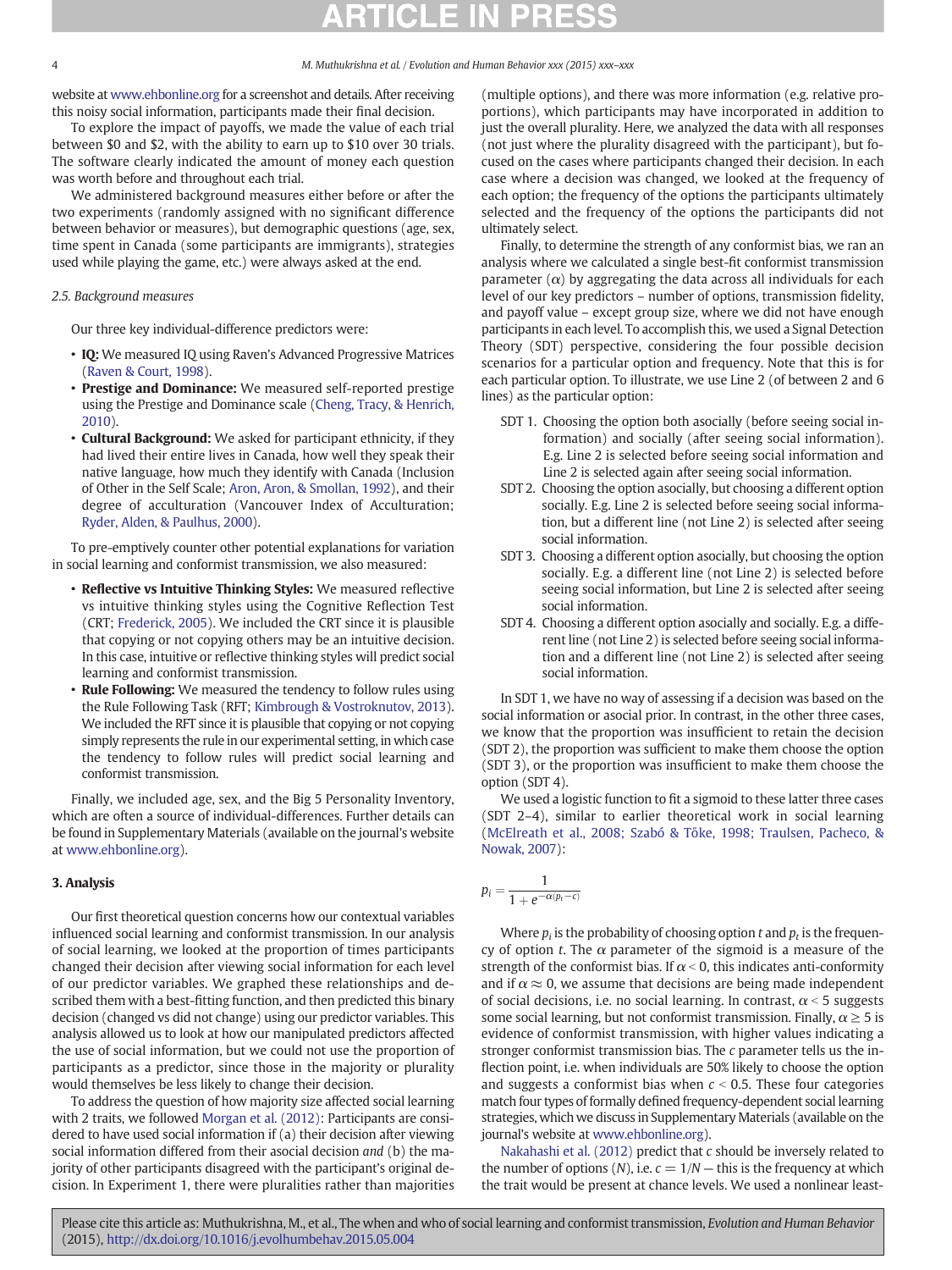<span id="page-4-0"></span>squares (NLS) estimate to fit  $\alpha$  and c in Experiment 1 with multiple options, measuring the strength of the conformist bias and testing the theoretical predictions of [Nakahashi et al. \(2012\).](#page-10-0) In Experiment 2, with only 2 options, we set  $c = 0.5$ , the expected inflection point  $(c = 1/2)$ to fit the strength of the conformist bias  $(\alpha)$ . In Fig. 2, we plot the sigmoid based on this function for different values of  $\alpha$  and  $c$ .

Our second theoretical question was what individual factors predicted the strength of conformist transmission. To answer this second question, we fit the strength of conformist transmission to all responses for each individual separately. We then regressed these individual-level  $\alpha$  values on our individual-level predictors.

### 4. Results

We report the results for contextual predictors and then individual predictors, analyzing Experiment 1 and 2 separately. We analyze the effect of each predictor on social learning and then the strength of the conformist bias.

### 4.1. Number of options (Experiment 1)

Recall that in Experiment 1 participants had to select the longest line from between two and six options. We begin by analyzing the effect of the number of options on people's reliance on social learning over asocial learning.

### 4.1.1. Social learning

Fig. 3 shows a non-linear relationship between the number of options and the percentage of decisions that changed after seeing social information. With only 2 options, a little over 10% of people changed their decision after viewing social information, but this number rises to over 25% with 4 options and to almost 30% with 6.

Next, we look at how the frequency of each option in the social information predicted changing to that option. To do this, we use a binary logistic model to regress participant's decisions on the proportion of participants who selected an option (Proportion), the number of options (Options), and number of participants in the group (Participants), thereby testing several theoretical predictions [\(Boyd & Richerson, 1985,](#page-9-0) [1988, 1996; Henrich & Boyd, 1998; King & Cowlishaw, 2007](#page-9-0)). Each participant made multiple decisions. We control for common variance created by multiple observations from the same person with random effects for each individual. We remove age and gender from the analysis; neither was significantly predictive and made very little difference to the results (see Supplementary Materials for full models, available on the journal's website at [www.ehbonline.org](http://www.ehbonline.org)). [Nakahashi et al.](#page-10-0) [\(2012\)](#page-10-0) made no specific predictions about the functional form of the



Fig. 3. Percentage of decisions that were changed after seeing social information for different number of options. Although there are too few points to be certain about the function that best fits these data, we used a non-linear least squares method to fit to the reciprocal of the number of traits  $(y = -0.60^{1}/_{\text{xn}} + 0.40)$ , plotted with a gray dashed line. Our choice of fitting the reciprocal of the number of traits is based on the logic underlying the [Nakahashi et al. \(2012\)](#page-10-0) model i.e. the probability of selecting the trait at chance is  $\frac{1}{n}$ .

relationship between the rate of social learning and number of traits. But, guided by their predictions for the conformist bias and predictions made by other models for the effect of the cost of asocial learning (which should increase with more traits), we test a model with the number of options (Model 1) and a model with the reciprocal of the number of options  $(1/(N-1))$ ; Model 2). We report these in [Table 1](#page-5-0).

[Table 1](#page-5-0) reveals that participants are much more likely to change their decision overall if there are more options — 1.68 times as likely for every additional option. Participants are also more likely to change their decision as the proportion of others who select the option increases — 3.6 times as likely for every additional 10% of participants. Our results indicate that the number of participants in the group (5–11) did not affect the likelihood of changing the decision. Based on the AIC values [\(Table 1](#page-5-0)) the fit of the number of options model and that of the reciprocal of options model were almost identical.

### 4.1.2. Conformist bias

To examine the influence of multiple options on the strength of the conformist bias in social learning, we fit the logistic function described in the Analysis section to the frequencies participants saw and their decisions for each number of options. We did this by combining all participants for each level of options  $-2$ , 3, 4, 5, and 6. Thus, for each number of options, we calculate the strength of conformist bias  $(\alpha)$ and the inflection point  $(c)$ , i.e. what percentage of demonstrators need to have selected an option for the participant to copy that option with a 50% likelihood.



Fig. 2. Logistic function sigmoid for different values of  $\alpha$  (with  $c = 0.5$  on left) and different values of c (right). The  $\alpha$  parameter determines the curvature of the sigmoid and therefore the strength of the conformist transmission bias. The c parameter determines the inflection point.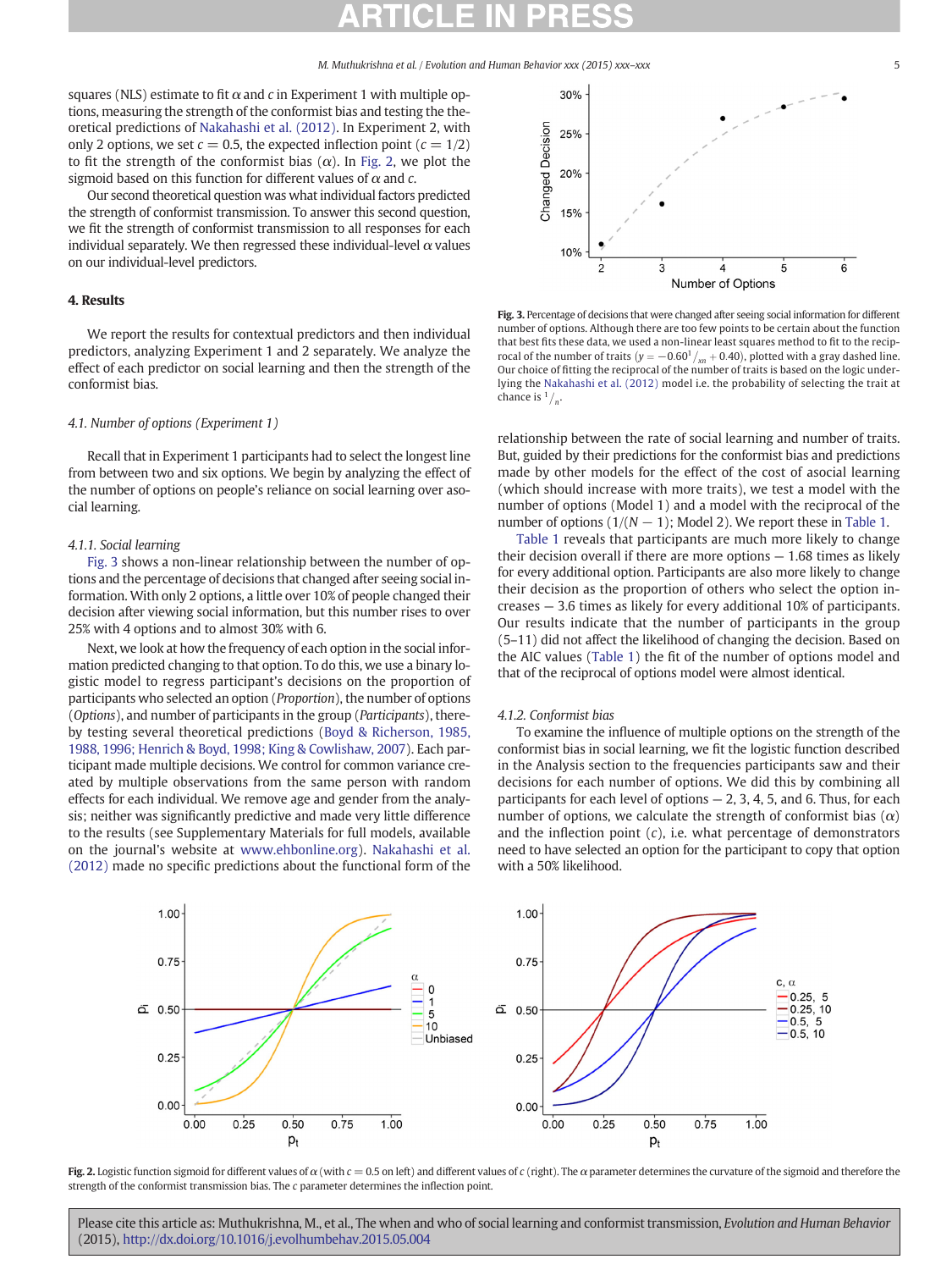### <span id="page-5-0"></span>Table 1

Binary logistic multilevel model of decision to switch regressed on the proportion of participants in the option (in 10% increments for easier interpretation), the reciprocal and number of options (separate models), and the number of participants in the group.

|                | Model 1                           | Model 2                          |
|----------------|-----------------------------------|----------------------------------|
|                | Number of Options                 | Reciprocal of Options            |
| (Intercept)    | $\leq 0.01$ *** l<br>[0.00, 0.01] | $0.05***$ [0.01,0.42]            |
| Proportion 10% | $3.62***$<br>[2.82, 4.87]         | $3.56***$ [2.79,4.78]            |
| Options        | $1.68***$ [1.23, 2.35]            | $0.04$ <sup>**</sup> [0.01,0.32] |
| Participants   | 0.96 [0.76,1.21]                  | 0.92 [0.73,1.16]                 |
| <b>AIC</b>     | 171.67                            | 173.13                           |
| Obs.           | 332                               | 332                              |
| Groups         | 64                                | 64                               |

All coefficients are odds ratios. We control for common variance created by multiple observations from the same person with random effects for each individual.

 $p < .05.$ 

 $p < .01$ .

\*\*\*  $p < .001$ .

Fig. 4a reveals that with each additional option, the strength of the conformist bias increases, but consistent with [Nakahashi et al. \(2012\),](#page-10-0) the size of each increase decreases. Fig. 4b reveals that the inflection point decreases reciprocally with increasing options, as predicted by the model of [Nakahashi et al. \(2012\),](#page-10-0) though the actual value is higher than theoretical predictions (shown as a solid line to distinguish it from dashed lines fitted to the data). The difference between the experimental measurements and theoretical prediction may be an indication of the size of participants' asocial prior, which the model of Nakahashi et al. does not address — they model a situation where individuals can only access either asocial or social information (but not both). The pattern in Fig. 4b is what one would expect if individuals can combine asocial and social learning, as is the case in our experiments.

Fig. 4b reveals the point at which individuals will select an option 50% of the time (c). With only 2 options, individuals select an option 50% of the time if 75% of others select it. With 4 options, individuals select an option 50% of the time if 50% of others select it. And with 6 options, individuals select an option 50% of the time if just 35% of others select it. Fig. 4a reveals a measure of the gradient of the sigmoid  $(\alpha)$ . To get a sense for what these two parameters are telling us, consider what happens when someone sees 80% of other people select an option. If there are 2 options ( $\alpha$  = 7 and c=.75), the person has a 59% probability of changing their decision, but if there are 6 options ( $\alpha$  = 17 and  $c$  = 0.35), the person has a 99.95% probability of changing their decision. Together, these results reveal that as the number of traits in an environment increases, both social learning and the strength of the conformist bias increase, but at a diminishing rate.

### 4.2. Transmission fidelity and payoffs (Experiment 2)

Experiment 2 varied errors in the transmission channel and payoffs. To remain consistent with most existing theoretical models and with prior experimental research, we restricted choices to 2 options (instead of the 2 to 6 options in Experiment 1). As for Experiment 1, we first examine how these 2 factors influence social learning, and then look at their effect on the strength of the conformist bias.

### 4.2.1. Social learning

Reliance on social information increased with higher fidelity transmission. [Fig. 5a](#page-6-0) suggests a linear relationship between transmission fidelity and the percentage of decisions that changed after seeing social information. At 100% transmission fidelity, about 16% of people changed their decision after viewing social information, but this number drops to 11% at 60% fidelity. Though this increase with fidelity is consistent with theoretical expectations, the differences in social learning were small; participants were not particularly responsive to our rather explicit manipulation of transmission fidelity.

Reliance on social information increased between having no payoff and some payoff, but did not increase with higher payoffs. [Fig. 5b](#page-6-0) shows that the percentage of decisions that changed after seeing social information increased by about 3% in moving from a zero payoff to 10 cents, but then remained consistent between 13% and 15% up to payoffs of \$2. The difference between zero and even a small payoff is consistent with prior experimental work on the Zero Price Effect ([Shampanier,](#page-10-0) [Mazar, & Ariely, 2007](#page-10-0)). One possible explanation for the lack of effect of increasing payoffs is that our experiment did not have the range or sensitivity to capture the effect of payoffs. For the transmission rates used in our experiment, [Nakahashi et al. \(2012\)](#page-10-0) predict small and diminishing returns for low payoffs (weak selection in the model).

As in Experiment 1, we use a binary logistic multilevel model to regress participant decision on the size of the majority, transmission fidelity, question payoff, and number of participants in the group.We control for common variance created by multiple observations from the same person with random effects for each individual. We removed age and gender from the analysis; neither was significantly predictive and made very little difference to the results (see Supplementary Materials for full models, available on the journal's website at [www.ehbonline.](http://www.ehbonline.org) [org](http://www.ehbonline.org)). We consider majority percentage and transmission rate in 10% intervals and payoffs in 10-cent intervals for more intuitively interpretable coefficients (Model 1). We also ran a second model with payoffs as a binary variable with no payoffs vs non-zero payoffs (Model 2).

[Table 2](#page-6-0) reveals a large effect of majority percentage, such that every 10% increase is associated with participants being 3.5 times more likely



Fig. 4. (a) Strength of conformist transmission parameter  $(\alpha)$  as a function of number of options (n). The strength of the conformist transmission bias increases with more options. (b) Inflection point of logistic function as a function of number of options. The predicted value based on [Nakahashi et al. \(2012\)](#page-10-0) is shown as a solid line. The inflection point decreases, but remains higher than the predicted value, indicating an asocial prior.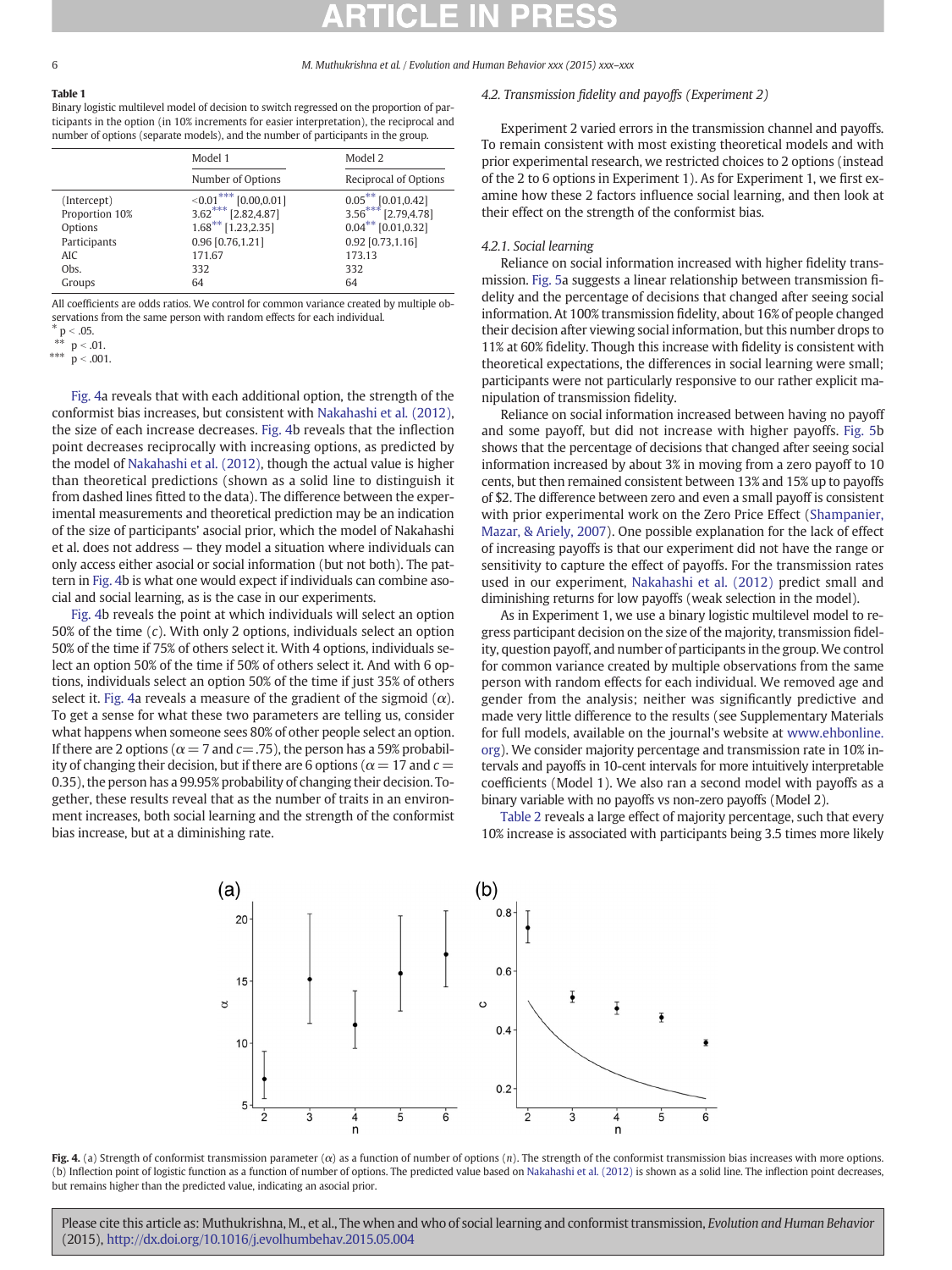<span id="page-6-0"></span>



to change to the majority. We also find a large positive effect of transmission fidelity, with every additional 10% increase in fidelity associated with participants 1.3 times as likely to change to the majority. Consistent with Fig. 5b, we see no linear effect of payoff, but a significant difference between zero payoff and non-zero payoffs (participants are 2.6 times as likely to switch to the majority with some payoff). Finally, every additional participant in the group results in participants 1.28 times as likely to switch to the majority. Except for payoffs, these results are consistent with our theoretical predictions [\(Boyd & Richerson, 1985,](#page-9-0) [1988, 1996; Henrich & Boyd, 1998; King & Cowlishaw, 2007](#page-9-0)).

### 4.2.2. Conformist bias

To analyze the effect of the number of options on the strength of the conformist bias in Experiment 1, we fit the logistic function described in the Analysis section for 2 options, 3 options, and so on. Here, in Experiment 2, we perform the same analysis for each level of transmission fidelity (60%, 70%, 80%, etc.) and then each level of payoffs (0c, 10c, 25c, etc.).

Transmission fidelity significantly increases the strength of the conformist bias between 60% and 70% fidelity, but there is no clear difference above 70% (see [Fig. 6](#page-7-0)a). Recall that in contrast, social learning increases linearly with transmission fidelity. The difference in the strength of the conformist bias between 60% and 70% fidelity is large. An individual who sees 80% of others select an option will be 85% likely to copy that option if transmission fidelity is 60%, but will be 95% likely to copy the option if transmission fidelity is 70%.

Higher payoffs predict a stronger conformist bias (although the large confidence intervals make it difficult to determine if this trend is more than chance; see [Fig. 6b](#page-7-0)). The very large confidence interval on \$1 and \$2 may be due to fewer cases for these values. To compensate for this, we averaged the \$1 and \$2 cases in [Fig. 6](#page-7-0)c. These results suggest that higher payoffs lead to a stronger conformist transmission bias, with

### Table 2

Binary logistic multilevel model of decision to switch to majority on majority size, transmission fidelity, payoff, and number of participants in the group.

|                  | Model 1               | Model 2                         |
|------------------|-----------------------|---------------------------------|
|                  | Linear Payoff 10c     | <b>Binary Payoff</b>            |
| (Intercept)      | 1.22 [0.81,1.84]      | $0.49$ [0.16,1.21]              |
| Majority 10%     | $3.50***$ [2.84,4.32] | $3.60***$ [3.06,5.01]           |
| Transmission 10% | $1.29***$ [1.12,1.49] | $1.31***$ [1.13,1.55]           |
| Payoff           | 1.01 [0.97,1.06]      | $2.62$ <sup>*</sup> [1.16,7.79] |
| Participants     | $1.28***$ [1.07,1.53] | $1.28$ <sup>*</sup> [1.09,1.59] |
| AIC.             | 761.47                | 750.10                          |
| Obs.             | 818                   | 818                             |
| Groups           | 74                    | 74                              |

All coefficients are odds ratios. We control for common variance created by multiple observations from the same person with random effects for each individual.

 $p < .001$ .

diminishing returns. Recall that we saw no trend in social learning, except between no payoff and some payoff. Thus payoffs have little effect on social learning, but do have an effect on the conformist social learning bias. Overall, these results only partially support the theoretical predictions. We will return to this in the Discussion.

### 4.3. Individual variation in social learning strategies

Consistent with past empirical research ([Efferson et al., 2008;](#page-9-0) [McElreath et al., 2005; Morgan et al., 2012](#page-9-0)), we found evidence of substantial individual variation in social learning and social learning strategies. We used the same analytic approach as in the previous sections analyzing social learning and then conformist transmission. To measure reliance on social information, we calculated the percentage of decisions that each participant changed after seeing social information. To measure the strength of the conformist bias  $(\alpha_i)$ , we fit a logistic curve based on the frequency of options they saw. We then regressed the social learning measure and the conformist bias measure on our theoretically motivated predictors (IQ, prestige, and culture), as well as several other measures that have been used in the literature, including reflective thinking styles, rule following, personality, and a variety of demographic variables.

### 4.3.1. Social learning

In both experiments, IQ was significantly predictive of lower reliance on social information (see [Table 3\)](#page-7-0). Every standard deviation increase in IQ resulted in a 4% reduction in social learning in Experiment 1 and a 2% reduction in social learning in Experiment 2. This effect is small, but reliable.

With the exception of IQ, no other predictors were reliably predictive. Neither prestige nor cultural background was sizably or significantly predictive. Nor were other plausible predictors such as reflective thinking styles, rule following tendencies, personality, dominance, and a variety of other demographic variables. Since our participants included partially acculturated individuals, we attempted to predict social learning using the interaction of cultural background and measures of acculturation and cultural identification. These were also not sizably or significantly predictive. However, all of our predictors together account for only about 9% of the variance in social learning. We briefly return to our null results with regard to cultural differences and prestige in the Discussion.

### 4.3.2. Conformist bias

To assess the variation in the strength of conformist biases in social learning, we fit a logistic curve to all participant responses in Experiment 1 and 2 separately, assuming an inflection point of 1/N, in order to fit the model. For all models, we again used a SDT approach, focusing on the 3 cases of interest and used the NLS method to estimate parameters.

<sup>\*</sup>  $p < .05$ .<br>\*\*  $p < .01$ 

<sup>\*\*</sup>  $p < .01$ .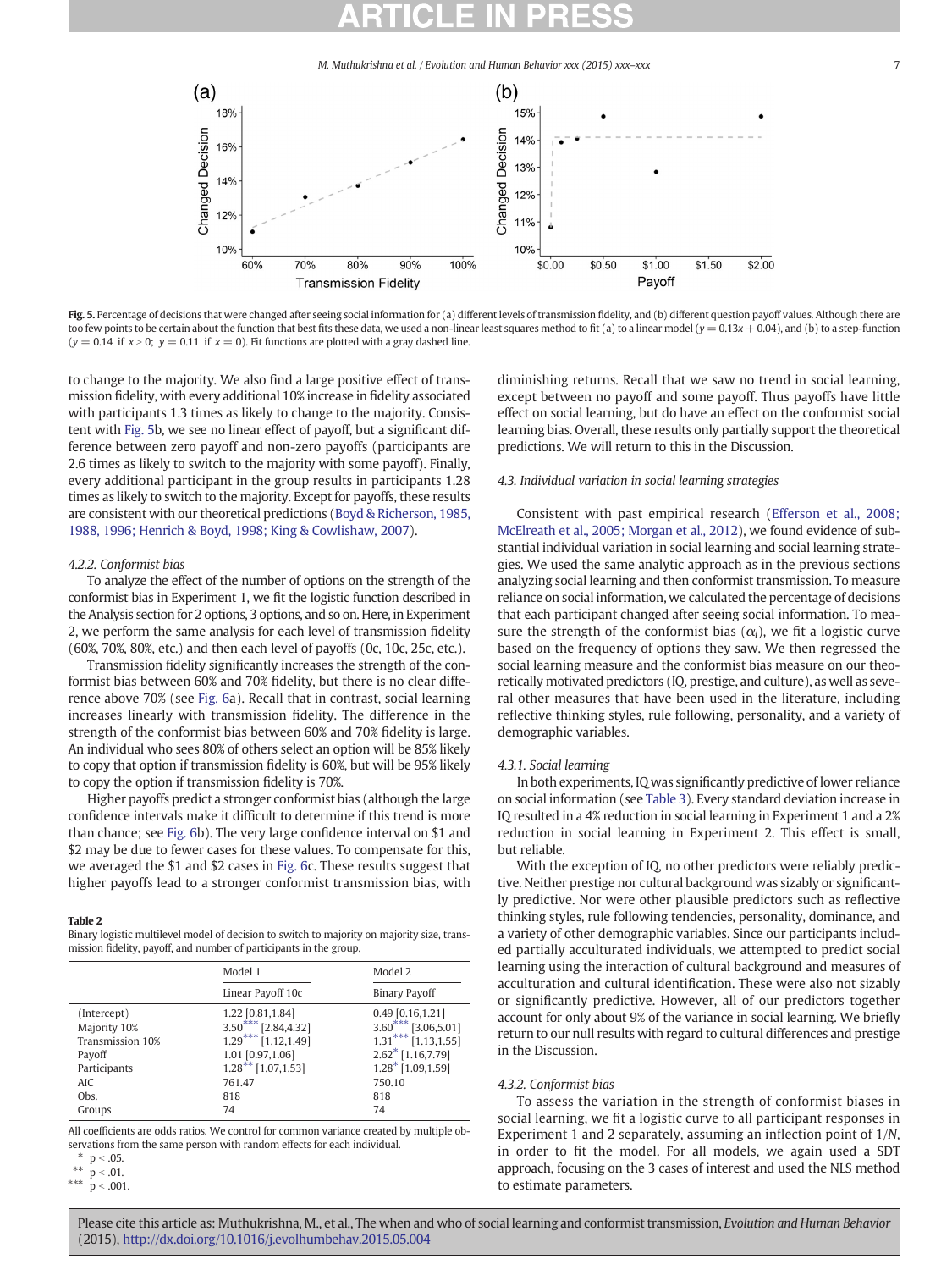<span id="page-7-0"></span>

Fig. 6. (a) Strength of conformist transmission parameter  $(\alpha)$  as a function of transmission fidelity. Conformist transmission is strong when fidelity is higher than 60%, but at 60% it's only slightly above unbiased transmission. Strength of conformist transmission parameter (α) as a function of question payoff with (b) all payoff values and (c) \$1 and \$2 averaged to increase sample size for the highest value. The strength of the conformist transmission bias increases with diminishing returns as the payoffs increase.

[Fig. 7](#page-8-0) shows the distribution of  $\alpha_i$  values in both experiments, with the vertical line marking unbiased, as opposed to conformist, transmission. In Experiment 1, only 3% of people showed unbiased social learning (or weaker). The remaining 97% of participants showed a conformist transmission bias to varying degrees, with the modal value a bit above 10. We found no evidence of anti-conformity. In Experiment 2, 15% of participants showed unbiased social learning (or weaker)

### Table 3

OLS regression model percentage of decisions that were changed after viewing social information regressed on theoretical predictors as well as age and gender.

|                                                                                                    | Experiment 1                                                                                                                                                                                                                     | Experiment 2                                                                                                                                                                                                        |
|----------------------------------------------------------------------------------------------------|----------------------------------------------------------------------------------------------------------------------------------------------------------------------------------------------------------------------------------|---------------------------------------------------------------------------------------------------------------------------------------------------------------------------------------------------------------------|
| (Intercept)<br>zIO<br>zPrestige<br>East Asian<br>Other Ethnicity<br>zAge<br>Male<br>R <sub>2</sub> | $0.22$ (0.15, 0.30) <sup>***</sup><br>$-0.04$ ( $-0.08, -0.00$ ) <sup>*</sup><br>$-0.01$ ( $-0.05, 0.02$ )<br>$0.00 (-0.09, 0.09)$<br>$-0.02$ ( $-0.12$ , 0.08)<br>$-0.00$ ( $-0.04$ , 0.04)<br>$0.01$ ( $-0.06, 0.09$ )<br>0.09 | $0.20(0.02, 0.39)^*$<br>$-0.02$ ( $-0.05, -0.00$ ) <sup>*</sup><br>$-0.01$ ( $-0.05, 0.02$ )<br>$-0.01$ ( $-0.06$ , 0.04)<br>$0.03 (-0.03, 0.10)$<br>$-0.00$ ( $-0.03, 0.02$ )<br>$-0.00$ ( $-0.05, 0.04$ )<br>0.09 |
| N                                                                                                  | 74                                                                                                                                                                                                                               | 74                                                                                                                                                                                                                  |

All predictors with a "z" prefix are standardized z-scores. Ethnicity was dummy coded, with Euro Canadians as the reference group. These results show a negative relationship between IQ and social learning with higher IQ resulting in less social learning. The regression models reported show all theoretically inspired predictors; the regression model is significant when the non-significant predictors are removed (see Supplementary Materials, available on the journal's website at [www.ehbonline.org](http://www.ehbonline.org)).

 $*$  $p < .01$ .

 $p < .05$ .

\*\*\*  $p < .001$ .

when data were fitted to the raw majority percentage. However, this value may inflate the tendency toward unbiased social learning because it combines individuals relying on social information with very different transmission fidelities. To address this, we scaled the majority size by the transmission fidelity and re-estimated  $\alpha_i$ . With this adjustment, the percentage of unbiased social learners dropped to 9%. The remaining 91% of participants, or 85% for the unscaled calculation, showed some conformist transmission bias, with a modal strength close to 10. These results further support the argument that fewer options underestimate the strength of the conformist transmission bias. In neither experiment did we find any evidence of anti-conformity ([Morgan et al., 2014](#page-10-0))—negative  $\alpha_i$  values.

In [Table 4](#page-8-0), we regress the strength of the conformist transmission bias on our theoretically inspired individual predictors. Because the distribution of the  $\alpha$  parameter was highly positively skewed, we took the logarithm of this value before standardizing it (see [Fig. 7](#page-8-0)). For Experiment 2, we used the scaled  $\alpha_i$  values, in part because it resulted in a better fitting model. However, no substantive differences were found using the unscaled fitted values, reported in Supplementary Materials (available on the journal's website at [www.ehbonline.org](http://www.ehbonline.org)).

Unlike our analysis of social learning above, the regression models in [Table 4](#page-8-0) reveal that the conformist bias is higher among those with low IQs and those with high IQs, compared to more average individuals. We found these results in both Experiments 1 and 2. We also found that the conformist bias was stronger in females and increased with age. Females had  $\alpha_i$  values half a standard deviation higher than males, which translates to  $\alpha_i = 1.6$  higher. For age, every 5.6 years translated to an  $\alpha_i = 1.5$  increase. However, we had a limited age range with a mean age of 22. These differences were only found in Experiment 1, which is arguably more sensitive than Experiment 2, because there are often more than 2 options.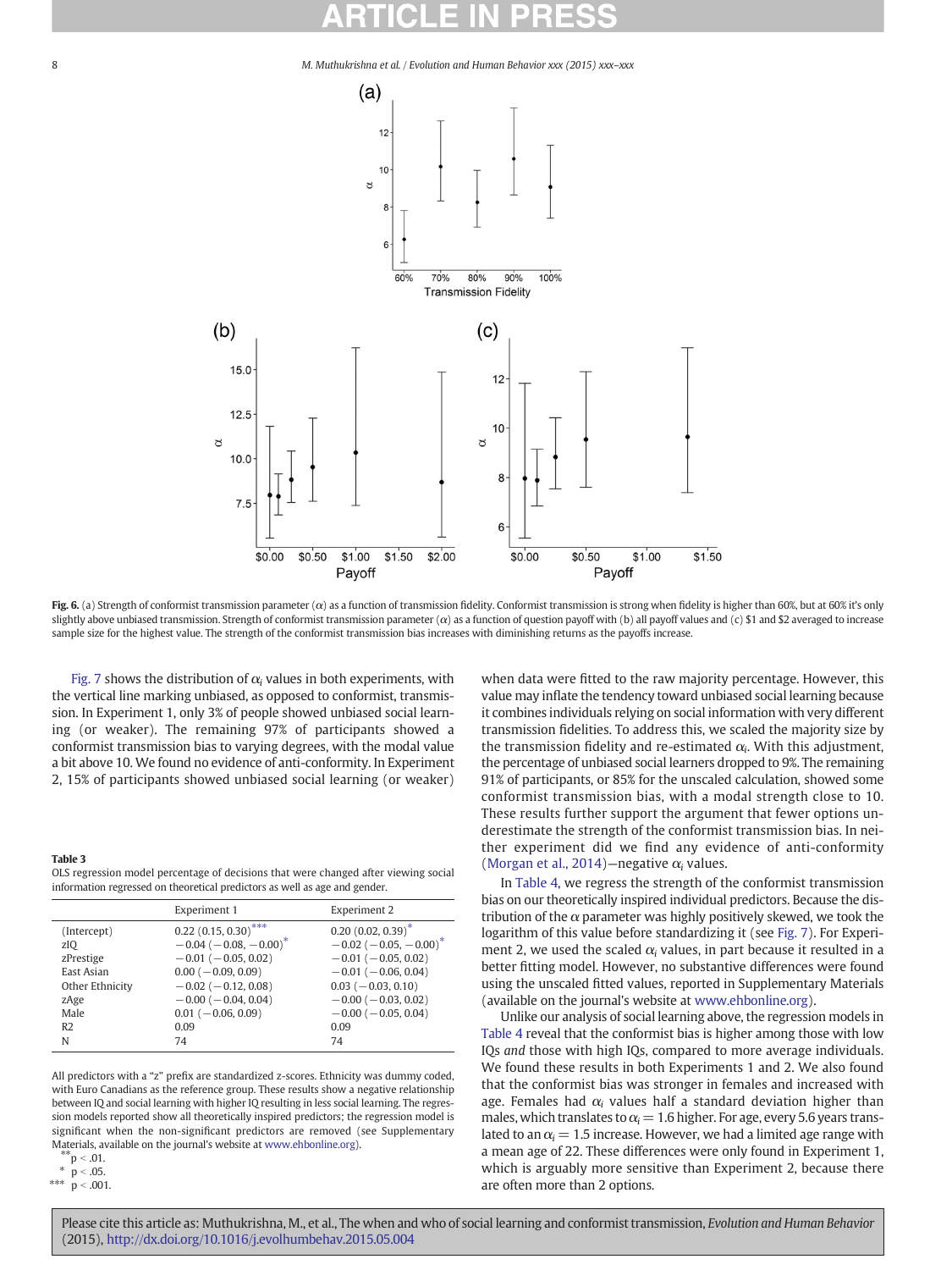<span id="page-8-0"></span>



As with social learning, other analyses revealed no effect of the other plausible predictors and no effect of increased acculturation or identification. Note that, unlike with social learning, we had no specific predictions about the effect of social status (prestige or dominance) on conformist transmission.

Given the effect of IQ on the amount of social learning and the strength of the conformist transmission bias, a reasonable question is whether these individual differences result in differences in performance and therefore payoffs. A regression analysis of performance on individual predictors revealed a consistent, but weak and nonsignificant positive effect of IQ on performance (both before and after seeing social information), suggesting that if IQ is helpful in this task, the effect is very weak (see Supplementary Materials for details, available on the journal's website at [www.ehbonline.org](http://www.ehbonline.org)).

### 5. Discussion

Across two experiments and an ethnically diverse sample, we tested the effect of number of options, transmission fidelity, and payoff size on the degree of social learning and the strength of the conformist bias. Our major findings can be summarized as follows:

Substantial conformist transmission. In both experiments, we found substantial reliance on conformist biased social learning, with only 3% and 9% (or 15%) showing no conformist biases in

### Table 4

OLS regression model of standardized log measures of strength of conformist transmission  $(\alpha)$  regressed on our theoretical predictors as well as age and gender.

|                  | Experiment 1             | Experiment 2                     |
|------------------|--------------------------|----------------------------------|
| (Intercept)      | $-0.31(-0.76, 0.14)$     | $0.33(-1.64, 2.29)$              |
| zIQ              | $0.09$ ( $-0.16$ , 0.33) | $0.09 (-0.18, 0.37)$             |
| zIQ <sub>2</sub> | $0.26(0.11, 0.41)$ ***   | $0.25(0.09, 0.42)$ <sup>**</sup> |
| zPrestige        | $0.04 (-0.18, 0.26)$     | $-0.10$ ( $-0.45$ , 0.26)        |
| East Asian       | $0.36$ ( $-0.15$ , 0.87) | $-0.20$ ( $-0.77, 0.36$ )        |
| Other Ethnicity  | $0.49(-0.11, 1.10)$      | $0.07 (-0.60, 0.75)$             |
| zAge             | $0.39(0.17, 0.60)$ ***   | $-0.05$ ( $-0.29$ , 0.20)        |
| Male             | $-0.51(-0.93, 0.09)^{*}$ | $0.04 (-0.43, 0.51)$             |
| R <sub>2</sub>   | $0.33***$                | $0.17+$                          |
| N                | 74                       | 74                               |

All predictors with a "z" prefix are standardized z-scores. Ethnicity was dummy coded, with Euro Canadians as the reference group. These results suggest a consistent quadratic (U shaped) relationship between IQ and the strength of the conformist transmission bias. Both those who scored high and very low on the IQ test were more likely to have stronger conformist transmission biases than those who scored in the middle. In Experiment 1, which is arguably more sensitive than Experiment 2 because there are often more than 2 options, conformist biases strengthen among older individuals and weaken among males.

 $p < .001$ .

Experiments 1 and 2, respectively. We suspect the stronger biases in Experiment 1 resulted from having multiple options at play. Two past experiments suggested no conformist bias ([Coultas,](#page-9-0) [2004; Eriksson & Coultas, 2009\)](#page-9-0). These studies differed from our results in at least two critical ways making them difficult to compare. First, they did not incentivize performance or have a "right" answer. The models tested here make predictions about traits with fitness consequences. In the real world, these may be direct, e.g. eating the wrong kind of berries can get you killed, or indirect, e.g. a norm to cooperate can increase the fitness of the cooperative group. Second, conformity was operationalized with an assumption that conformist transmission requires a neutral prior. Our results show both the presence of a prior and substantial conformist transmission.

Increased social learning and stronger conformist bias as the number of options increases. Both the amount of social learning and the strength of conformist biases increased as the number of options increased, as illustrated in [Figs. 3 and 4.](#page-4-0) The increase in social learning corresponds to a "copy when uncertain" strategy; uncertainty increases with number of traits. Together, these results mean that all prior experiments have merely established a lower bound on the amount of social learning and strength of conformist transmission, since all use only 2 options.

Changing inflection point with more options. The inflection point for conformist transmission behaves in a pattern consistent with the theory developed by [Nakahashi et al. \(2012\)](#page-10-0), except that it is substantially and consistently upward biased. We suspect that this is due to a lack of any account of people's asocial priors in the model of Nakahashi et al. Future models should include asocial priors.

More reliance on social learning, but stable conformist bias across different transmission fidelities. Unexpectedly, except at very low transmission fidelities (40% error), the strength of conformist transmission was relatively stable and flat across a wide range of transmission fidelities. Though not formally modeled, this pattern seems inconsistent with what we inferred by considering [Henrich and Boyd \(2002\)](#page-10-0) together with [Nakahashi et al. \(2012\).](#page-10-0) Three different factors may be relevant. First, the spatial variation typically modeled may be different from transmission errors in some fundamental way, leading us to make an inferential mistake. A proper model of transmission error is required. Another possible issue is that these results are constrained by the limited degrees of freedom in our experiment. That is, in theoretical models (and the real world) where many different types of errors can be made, conformist transmission is adaptive when transmission fidelity is low as these mistakes may result in small improvements. However, by constraining our experiment to two options, of which only one is correct, mistakes are always fatal (win–lose). New experimental designs and more data are needed to address this discrepancy. Finally, it could simply be that human psychological mechanisms are not

 $+$  p < .1.

<sup>\*</sup>  $p < .05$ .<br>\*\*  $p < .01$ 

<sup>\*\*</sup>  $p < .01$ .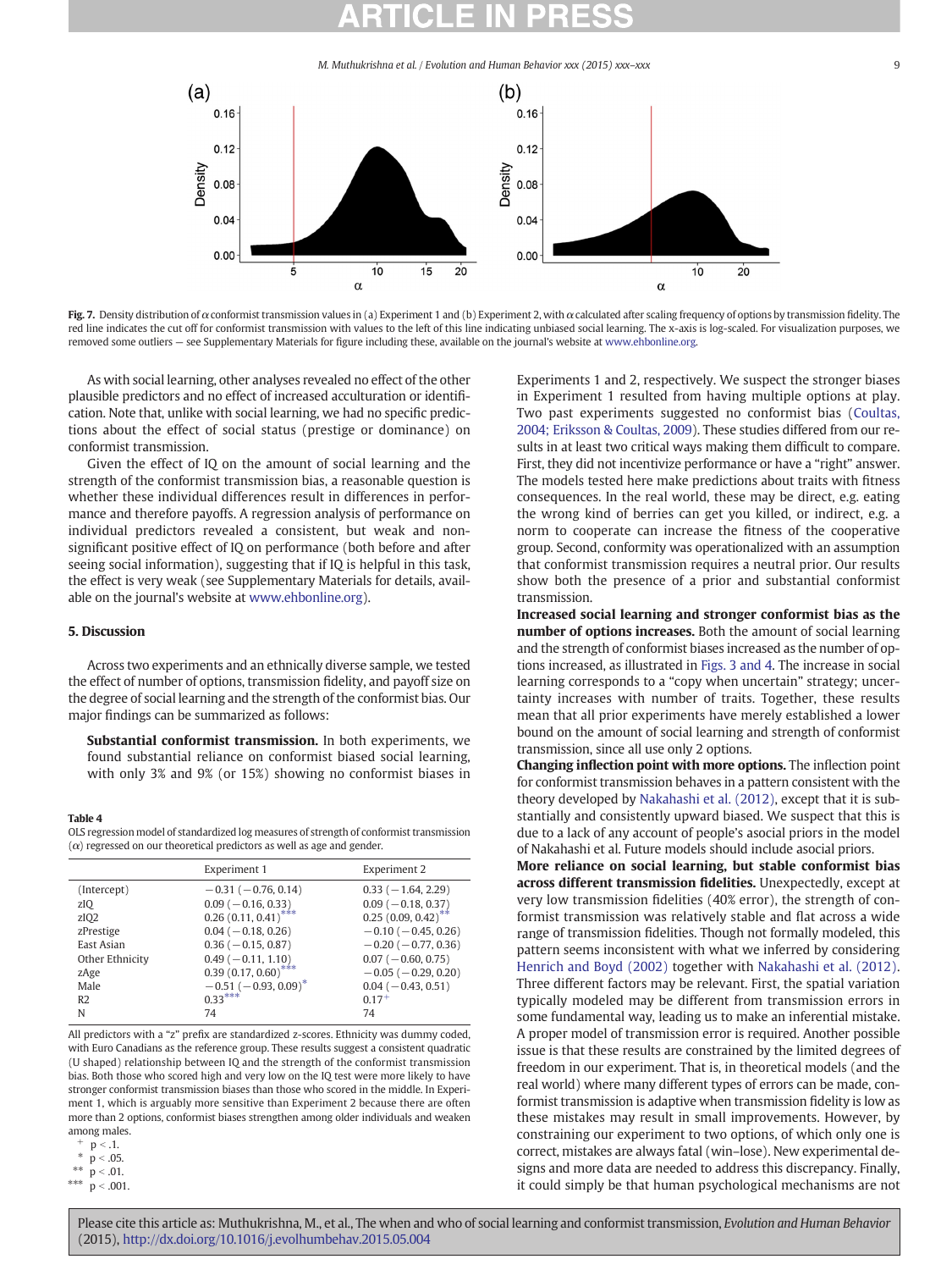<span id="page-9-0"></span>

designed to intuitively evaluate the format in which we provided the transmission fidelities – probabilities of accurate social information – a wealth of research suggests that people are bad at using probabilities [\(Tversky & Kahneman, 1981\)](#page-10-0). But, since we do observe some effects on social learning, this can't be the complete explanation.

Higher payoffs have little or no effect on learning strategies. The amount of social learning differs between no payoff and some payoff, but does not continue to increase with higher payoffs [\(Table 2](#page-6-0)). The strength of conformist transmission increases as the payoffs for correct answers increase. This result is not significant ([Fig. 6b](#page-7-0) and c), however, [Nakahashi et al. \(2012\)](#page-10-0) predict a very small effect, so it may be that our transmission error and payoff range were too small to detect the pattern (see Supplementary Materials Mathematica file, available on the journal's website at [www.](http://www.ehbonline.org) [ehbonline.org](http://www.ehbonline.org)). Future work might also explore the effect of different fitness landscapes on conformist biased social learning.

Higher payoffs have little or no effect on learning strategies. The amount of social learning differs between no payoff and some payoff, but does not continue to increase with higher payoffs [\(Table 2](#page-6-0)). The strength of conformist transmission increases as the payoffs for correct answers increase. This result is not significant ([Fig. 6b](#page-7-0) and c), however, [Nakahashi et al. \(2012\)](#page-10-0) predict a very small effect, so it may be that our transmission error and payoff range were too small to detect the pattern (see Supplementary Materials Mathematica file, available on the journal's website at [www.](http://www.ehbonline.org) [ehbonline.org](http://www.ehbonline.org)). Future work might also explore the effect of different fitness landscapes on conformist biased social learning.

Group size affects social learning with 2 options. Consistent with the theories of [King and Cowlishaw \(2007\)](#page-10-0) and [Perreault et al.](#page-10-0) [\(2012\)](#page-10-0), we find that increased group size predicts increased social learning independent of the frequencies of options. However, we did not find this relationship for more than two options. One possibility is that with increased traits, larger groups are required for group size to have a discernible effect (our range of group sizes was 5 to 11).

Cognitive ability differences are associated with both social learning and the strength of the conformist bias. Extrapolating from the existing modeling work, we suspected that IQ would be negatively related to social learning and the strength of the conformist bias. This is the case for social learning, but only the case for the conformist bias in the lower range of IQs. At the upper end, higher IQs, like very low IQs, are associated with stronger conformist biases. These results together suggest that higher IQ individuals are strategically using social learning (using it less, but with a stronger conformist bias when they choose to use other information). However, IQ is only weakly related to overall performance, suggesting that, even if this is the case, these strategies are not particularly effective. Assuming our results generalize to other tasks, differences in cognitive ability may also help explain individual variation in social learning and conformist transmission in non-human species ([Laland, Atton, & Webster, 2011; Pike & Laland, 2010](#page-10-0)).

No detectable 'cultural' differences. Neither our East Asian ethnicity variables nor our cultural identification or acculturation index pointed to any variation in social learning or conformist transmission across these populations. Nevertheless, although 53% of our sample was East Asian and 85% of them were born outside of Canada, we should take this as only preliminary evidence. It would be preferable to measure East Asians living in East Asia rather than rely on acculturation or cultural identification measures to compensate for the partial acculturation of our mostly WEIRD Canadian sample.

No detectable relationship between prestige and social learning. We predicted that individuals who view themselves as prestigious compared to others may be disinclined to copy others, because they don't see others as superior sources of information. However, we found no relationship between our measure of self-reported prestige and social learning. One reason for this might be that this general sense of prestige is psychologically very distant from the skill domain of line-length judgments, since line-length judging is not a valued skill in Vancouver. Thus, broadly prestigious individuals may not have mapped this over to the experimental task. Further research on this requires using tasks involving locally esteemed skills. No detectable relationships between other individual variables and social learning or the strength of the conformist bias. Our measures of dominance, rule-following, reflective thinking, or any of the Big 5 personality dimensions did not reliably predict social learning or the strength of the conformist bias. Thus, our results suggest that conformist biases are not a feature of personality, or other dispositional or normative tendencies like rule-following. Finally, though we were able to account for between 9% and 33% of the variance in individual's reliance on social learning and strength of conformist biases, there remains an immense amount of individual variation in these strategies that we could not explain.

Overall, our findings support the value of formal evolutionary modeling in developing and testing theories about human psychology and about social learning in particular. Broadly, they indicate that at least in this domain conformist transmission is a central component of human social learning, which varies predictably across contexts and individuals.

### Supplementary Materials

Supplementary data to this article can be found online at [http://dx.](http://dx.doi.org/10.1016/j.evolhumbehav.2015.05.004) [doi.org/10.1016/j.evolhumbehav.2015.05.004](http://dx.doi.org/10.1016/j.evolhumbehav.2015.05.004).

### Acknowledgments

Ethical approval for these experiments was given by the University of British Columbia Behavioral Research Ethics Board (H13-02185). All data are available from the authors upon request.

### **References**

- Aron, A., Aron, E. N., & Smollan, D. (1992). [Inclusion of other in the self scale and the struc](http://refhub.elsevier.com/S1090-5138(15)00058-6/rf0005)ture of interpersonal closeness. [Journal of Personality and Social Psychology](http://refhub.elsevier.com/S1090-5138(15)00058-6/rf0005), 63(4), 596.
- Bond, R., & Smith, P. B. (1996). Culture and conformity: A meta-analysis of studies using Asch's (1952b, 1956) line judgment task. Psychological Bulletin, 119(1), 111–137, http://dx.doi.org[/10.1037/0033-2909.119.1.111](http://dx.doi.org/10.1037/0033-2909.119.1.111).
- Boyd, R., & Richerson, P. J. (1985). [Culture and the evolutionary process.](http://refhub.elsevier.com/S1090-5138(15)00058-6/rf0015) University of [Chicago Press.](http://refhub.elsevier.com/S1090-5138(15)00058-6/rf0015)
- Boyd, R., & Richerson, P. J. (1988). [An evolutionary model of social learning: The effects of](http://refhub.elsevier.com/S1090-5138(15)00058-6/rf0020) spatial and temporal variation. [Social learning: Psychological and biological](http://refhub.elsevier.com/S1090-5138(15)00058-6/rf0020) [perspectives](http://refhub.elsevier.com/S1090-5138(15)00058-6/rf0020), 29–48.
- Boyd, R., & Richerson, P. J. (1996). [Why culture is common, but cultural evolution is rare.](http://refhub.elsevier.com/S1090-5138(15)00058-6/rf0175) [Paper presented at the Proceedings of the British Academy.](http://refhub.elsevier.com/S1090-5138(15)00058-6/rf0175)
- Cheng, J. T., Tracy, J. L., & Henrich, J. (2010). [Pride, personality, and the evolutionary](http://refhub.elsevier.com/S1090-5138(15)00058-6/rf0030) [foundations of human social status.](http://refhub.elsevier.com/S1090-5138(15)00058-6/rf0030) Evolution and Human Behavior, 31(5), 334–347.
- Chudek, M., Brosseau‐Liard, P. E., Birch, S., & Henrich, J. (2013). [Culture-gene coevolutionary](http://refhub.elsevier.com/S1090-5138(15)00058-6/rf0035) theory and children'[s selective social learning. In M. R. Banaji, & S. A. Gelman \(Eds.\),](http://refhub.elsevier.com/S1090-5138(15)00058-6/rf0035) [Navigating the social world: What infants, children, and other species can teach us](http://refhub.elsevier.com/S1090-5138(15)00058-6/rf0035) [\(pp. 181\). Oxford: Oxford University Press.](http://refhub.elsevier.com/S1090-5138(15)00058-6/rf0035)
- Chudek, M., Muthukrishna, M., & Henrich, J. (2015). [Cultural evolution. In D. M. Buss \(Ed.\),](http://refhub.elsevier.com/S1090-5138(15)00058-6/rf1135) [The handbook of evolutionary psychology \(2nd Ed.\)](http://refhub.elsevier.com/S1090-5138(15)00058-6/rf1135). John Wiley and Sons (in press).
- Cialdini, R. B., Wosinska, W., Barrett, D. W., Butner, J., & Gornik-Durose, M. (1999). [Com](http://refhub.elsevier.com/S1090-5138(15)00058-6/rf0040)[pliance with a request in two cultures: The differential in](http://refhub.elsevier.com/S1090-5138(15)00058-6/rf0040)fluence of social proof and [commitment/consistency on collectivists and individualists.](http://refhub.elsevier.com/S1090-5138(15)00058-6/rf0040) Personality and Social [Psychology Bulletin](http://refhub.elsevier.com/S1090-5138(15)00058-6/rf0040), 25(10), 1242–1253.
- Coultas, J. C. (2004). When in Rome… [An evolutionary perspective on conformity.](http://refhub.elsevier.com/S1090-5138(15)00058-6/rf0045) Group [Processes & Intergroup Relations](http://refhub.elsevier.com/S1090-5138(15)00058-6/rf0045), 7(4), 317–331.
- Efferson, C., Lalive, R., Richerson, P. J., McElreath, R., & Lubell, M. (2008). [Conformists and](http://refhub.elsevier.com/S1090-5138(15)00058-6/rf0050) [mavericks: The empirics of frequency-dependent cultural transmission.](http://refhub.elsevier.com/S1090-5138(15)00058-6/rf0050) Evolution and [Human Behavior](http://refhub.elsevier.com/S1090-5138(15)00058-6/rf0050), 29(1), 56–64.
- Eriksson, K., & Coultas, J. (2009). [Are people really conformist-biased? An empirical test](http://refhub.elsevier.com/S1090-5138(15)00058-6/rf0055) and a new mathematical model. [Journal of Evolutionary Psychology](http://refhub.elsevier.com/S1090-5138(15)00058-6/rf0055), 7(1), 5–21.
- Eriksson, K., Enquist, M., & Ghirlanda, S. (2007). [Critical points in current theory of](http://refhub.elsevier.com/S1090-5138(15)00058-6/rf0060) conformist social learning. [Journal of Evolutionary Psychology](http://refhub.elsevier.com/S1090-5138(15)00058-6/rf0060), 5(1), 67–87.
- Flynn, E., & Whiten, A. (2012). Experimental "microcultures" in young children: Identifying biographic, cognitive, and social predictors of information transmission. Child Development, 83(3), 911–925, http://dx.doi.org[/10.1111/j.1467-8624.2012.01747.x](http://dx.doi.org/10.1111/j.1467-8624.2012.01747.x).